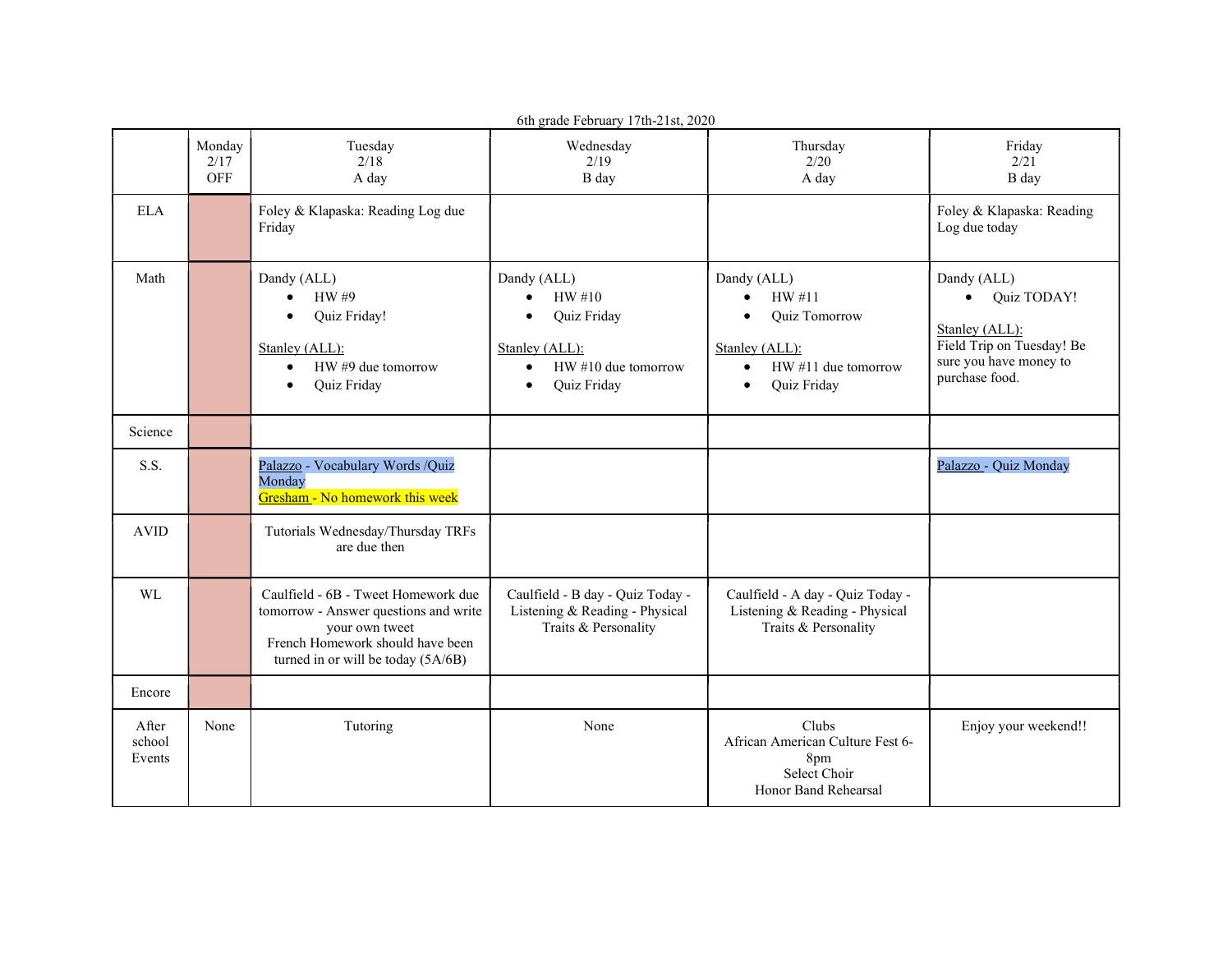|                        | Monday<br>2/17<br><b>OFF</b> | Tuesday<br>2/18<br>A day                                         | Wednesday<br>2/19<br>B day                           | Thursday<br>2/20<br>A day                                                               | Friday<br>2/21<br>B day          |
|------------------------|------------------------------|------------------------------------------------------------------|------------------------------------------------------|-----------------------------------------------------------------------------------------|----------------------------------|
| <b>ELA</b>             |                              | Davis: HW Due Thursday!                                          | Davis: HW Due Thursday!                              | Davis: HW Due Today!                                                                    |                                  |
| Math                   |                              | Sheet 309<br>Quiz on Friday                                      | Sheet 310                                            | Sheet 311                                                                               | Quiz today!                      |
| Science                |                              | Maffett: None<br>Chiavacci: Study for Magnetic Test<br>tomorrow. | Maffett: None<br>Chiavacci:<br>Magnetic Test today   | Maffett: None<br>Chiavacci: None                                                        | Maffett: None<br>Chiavacci: None |
| S.S.                   |                              | Koellmer/Nosal: none                                             | Koellmer/Nosal: none                                 | Koellmer/Nosal: none                                                                    | Koellmer/Nosal:<br>none          |
| <b>AVID</b>            |                              | TRF's due today<br>Permission slips Due                          | TRF's due today<br>Permission slips Due              |                                                                                         |                                  |
| WL                     |                              | 2A-Spanish Listening homework due<br>Monday 2/24                 | 1B/2B-Spanish Listening homework due<br>Tuesday 2/25 |                                                                                         |                                  |
| Encore                 |                              | Maltese MGG - Return your signed syllabus<br>by Thursday!        |                                                      | Maltese MGG syllabus due<br>today!                                                      |                                  |
| After school<br>Events | None                         | Tutoring                                                         | None                                                 | Clubs<br>African American Culture<br>Fest 6-8pm<br>Select Choir<br>Honor Band Rehearsal | Enjoy your<br>weekend!!          |

7th Grade February 17th-21st, 2020